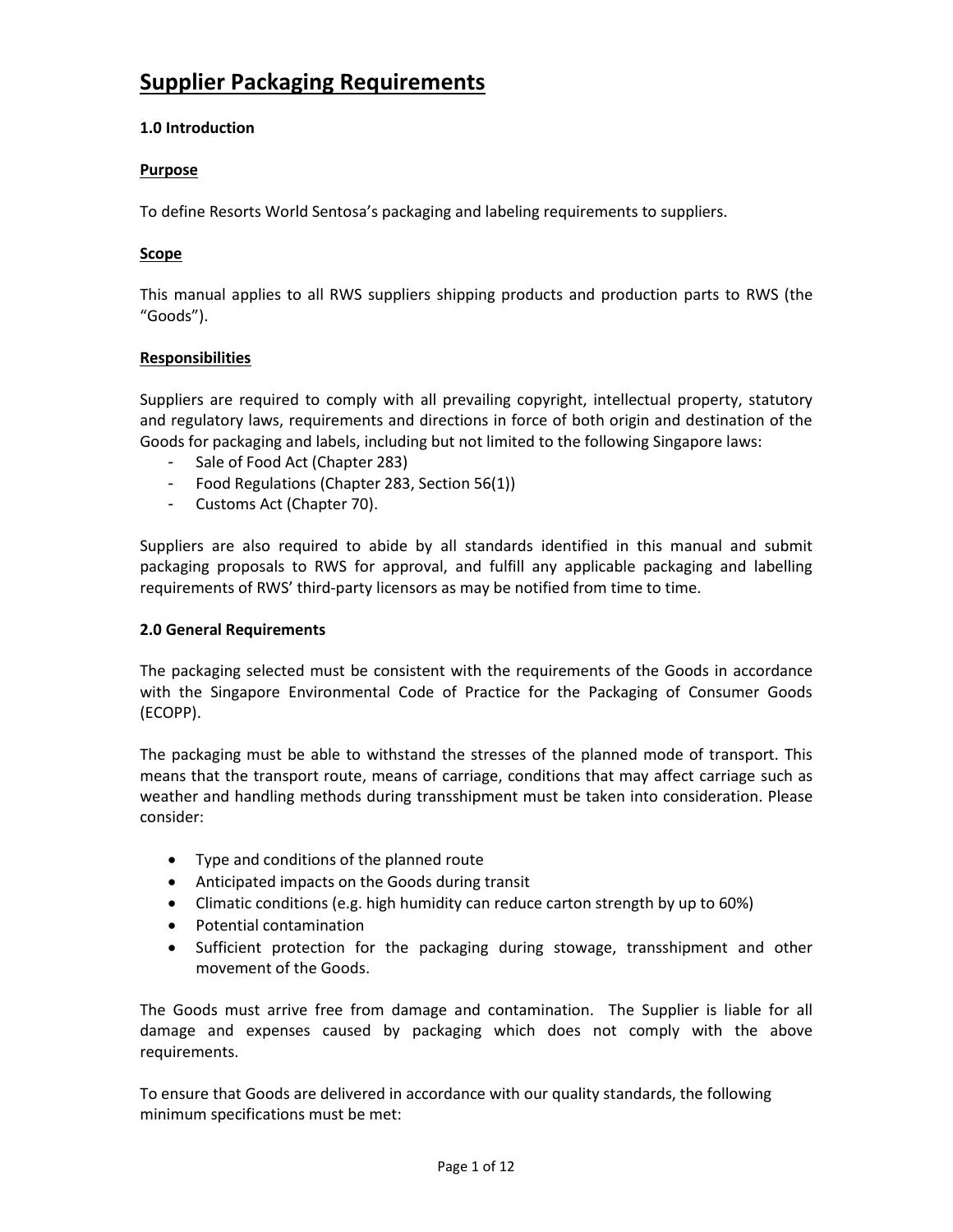- The Goods must be free from any contamination.
- The packaging must protect the Goods against mechanical damage and corrosion.
- Food & Beverage products packaging must comply to RWS Food Safety Requirements for Food Vendors at [http://www.rwsentosa.com/Portals/0/RWS%20Revamp/Our%20Suppliers/ResortsWorl](http://www.rwsentosa.com/Portals/0/RWS%20Revamp/Our%20Suppliers/ResortsWorldSentosa-OurSuppliers-Clause22-FoodSafetyRequirementsforVendors.pdf)
- [dSentosa-OurSuppliers-Clause22-FoodSafetyRequirementsforVendors.pdf](http://www.rwsentosa.com/Portals/0/RWS%20Revamp/Our%20Suppliers/ResortsWorldSentosa-OurSuppliers-Clause22-FoodSafetyRequirementsforVendors.pdf) Tape should be used to close cardboard boxes if possible instead of metal staples due to the increased risk of injury associated with staples.
- The shipment packaging must provide sufficient protection to the packages and transport units during transport and transshipment. In particular, the following points must be complied with:
	- o Specified pallet dimensions and design (see Section 3.0)
	- o Permissible maximum weight
		- Maximum gross weight of a loading unit = **500 kg**

A standard packaging quantity and container size must be established and adhered to for all Goods shipped. Suppliers shall not deviate from this standard box quantity and maximum weight limit without permission from RWS Procurement. Refer to Packaging Authorisation Flow Chart.

Use of recyclable materials is encouraged when possible and cost effective.

Packaging must be designed to assure ease of handling and product removal.

Only RWS approved carriers should be used for shipping product in accordance to the agreed Incoterms. Contact your RWS buyer for a list of approved carriers.

A test shipment may be required to determine the effectiveness of designed packaging. This test shipment must be made prior to the first shipment of the Goods.

# **Environmental Packaging**

The Supplier shall use their best effort to ensure environmentally responsible packaging. The packaging must have the minimum net impact on environment and at the same time, fully preserve the integrity of the Goods it contains and meet RWS requirements.

The Supplier is encouraged to provide reusable packaging and support reverse logistics whenever feasible and economical. The Supplier should explore opportunities where packaging can be designed to promote reuse, for its originally intended function or other uses.

The Supplier is to utilize environmental friendly materials (e.g. recycled carton boxes) for their products packaging. Environmental packaging labels (e.g. recycling symbols) must be clearly and accurately displayed on the packaging.

## **Recommended Practices:**

## Minimum Packaging Requirements

For each part, a realistic minimum level of packaging should be established which provides adequate functionality. Suppliers should continually review these minimum requirements and recognize that there are regulated minimum standards for some items such as hazardous materials.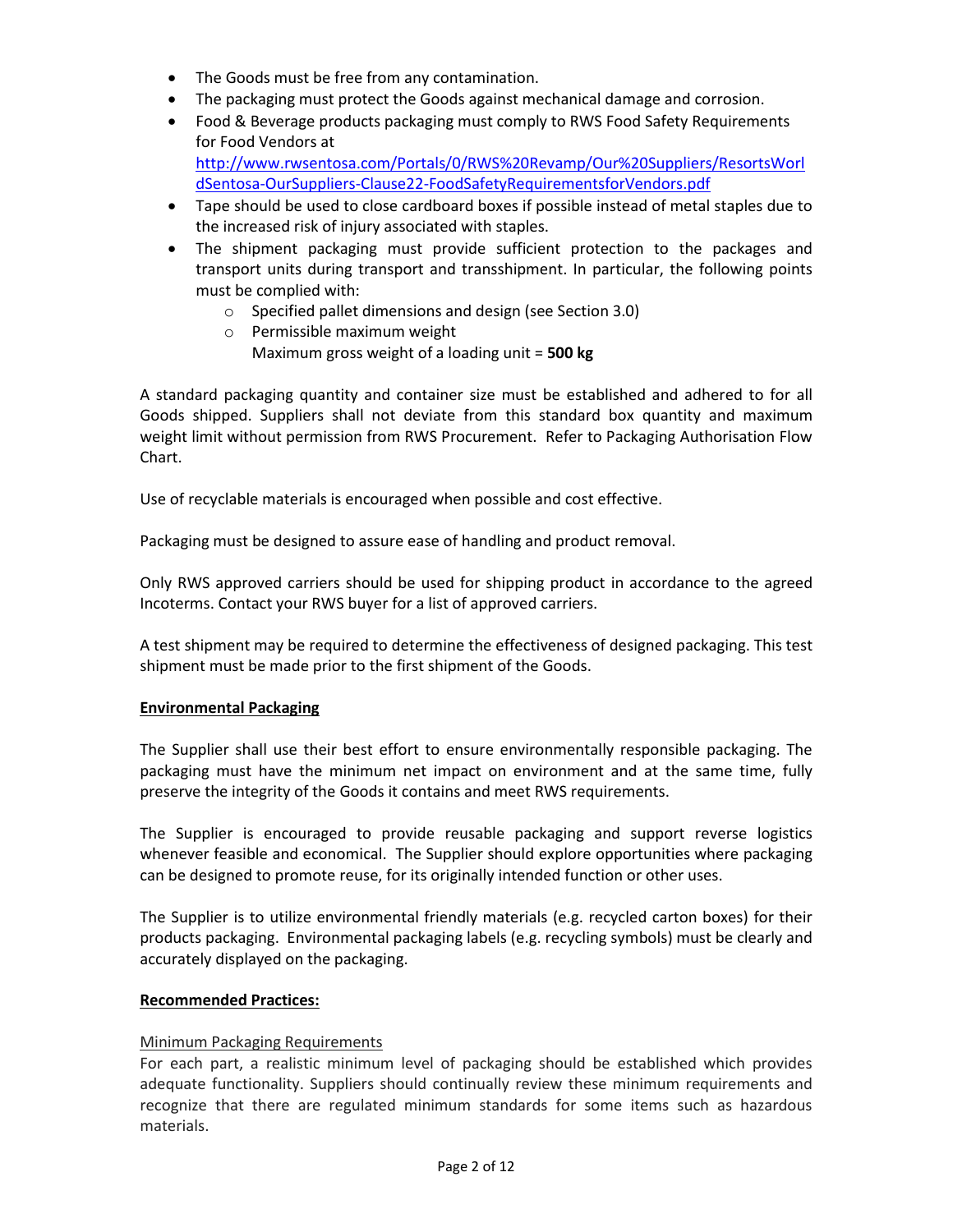# Packaging Design Reviews

Suppliers should conduct ongoing reviews of all packaging designs to ensure they are consistent with these Guidelines and reflect currently available technology and materials.

## Packaging Reduction

Consideration should be given to eliminating all unnecessary packaging materials wherever possible. A priority should be placed on reducing material by weight and volume. Unnecessary materials and packaging for overprotection are unacceptable.

## Packaging Reusability

Suppliers should identify those opportunities where packaging can be designed to promote reuse, for its originally intended function or other uses.

## Packaging for Recyclability

Suppliers should determine how their packaging can be made more recyclable. To aid recycling efforts companies should design packaging to be easily separable when made of different materials. All packaging components should carry information (e.g. symbols) to identify material type.

## Incorporation of Recycled Materials

Suppliers are encouraged to determine where and how much recycled material can be incorporated into packaging designs while also providing adequate performance. Supplier purchasing practices should provide preference for recycled materials where economically and functionally justifiable.

## **3.0 Packaging Requirements**

## **Container Requirements**

**Container Types:** Suppliers must use either corrugated or returnable containers. Use of other container types is prohibited without prior approval. Use of returnable containers requires RWS approval.



## **Expendable Containers (Such as corrugated cartons):**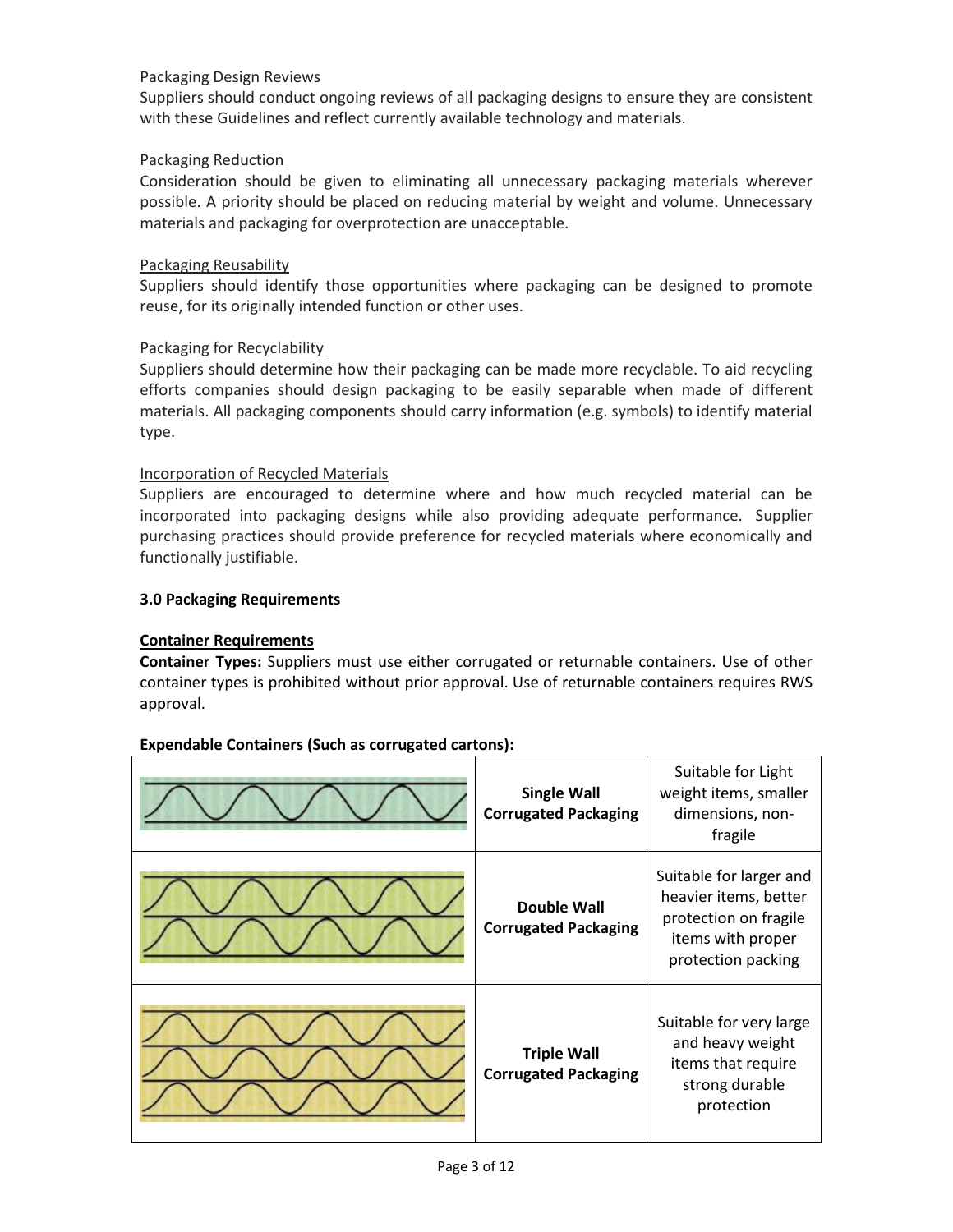Suppliers are encouraged to determine the types of expendable containers that can be used to provide adequate protection, with considerations to the following:

- Containers must withstand and protect product during double stacking of pallets
- Containers shall not be sealed with metallic staples
- Container weight shall **not exceed 25 KG** (filled container)
- Contents of package should fill container as much as possible to limit amount of void
- Stacking exceptions must be noted on the pallet load such as "Do Not Double Stack" etc.

Containers must be adequately sealed to assure they do not open during transit or normal handling. Acceptable sealing methods include tape (plastic film or paper tape) or glue.

## **RWS Preferred Carton Dimensions (L x B x H):**

- 1) Small: 400 X 300 X 300 (mm) 32 cartons per pallet (8 cartons X 4 tiers)
- 2) Medium:  $600 \times 400 \times 400$  (mm)  $-18$  cartons per pallet (6 cartons  $\times 3$  tiers)
- 3) Large: 600 X 500 X 500 (mm) 8 cartons per pallet (4 cartons X 2 tiers)

Not more than one part numbers shall be in one carton when the quantity supplied is sufficient to make a full carton load.

#### **Inner Pack Requirement:**

When using inner packs packed inside a master case, use a cardboard that is sturdy enough to allow for normal handling in the warehouse. Inner packs should not easily tear, or break apart.

Specifications are difficult to define since each product has a different weight and size, but supplier should use good judgment for packaging of the Goods.

Sealing tape must be at least 2 inches wide and used on all open sides to properly seal cartons. Do not use tape or band two cartons together to make a case pack. All cases should be in their own individual cartons and/or plastic bags.

- 1) The quantity of Goods inside of each inner pack must be accordance to the PO or agreed to by RWS Procurement prior to packing.
- 2) Pack only one SKU number to an inner pack.
- 3) Have consistent quantities in each inner pack.

#### **Plastic Bags**

Plastic bags used for Goods sent to RWS must comply with all federal, state, and local laws. Do not package toys in bags that stretch to more than 14 inches in neck circumference or to more than 23 inches when the stretched neck circumference and the bag's length are combined.

For apparel, use low-density, recyclable, polyethylene dry-cleaning style bags 1mm in thickness. Contents should be easily removed from these bags. These requirements do not apply to plastic bags used as display packaging.

#### **Packaging Strength**

RWS recommends our suppliers to conduct the 4-foot drop test for Goods or packaging that are susceptible to damage through ordinary handling or extended storage.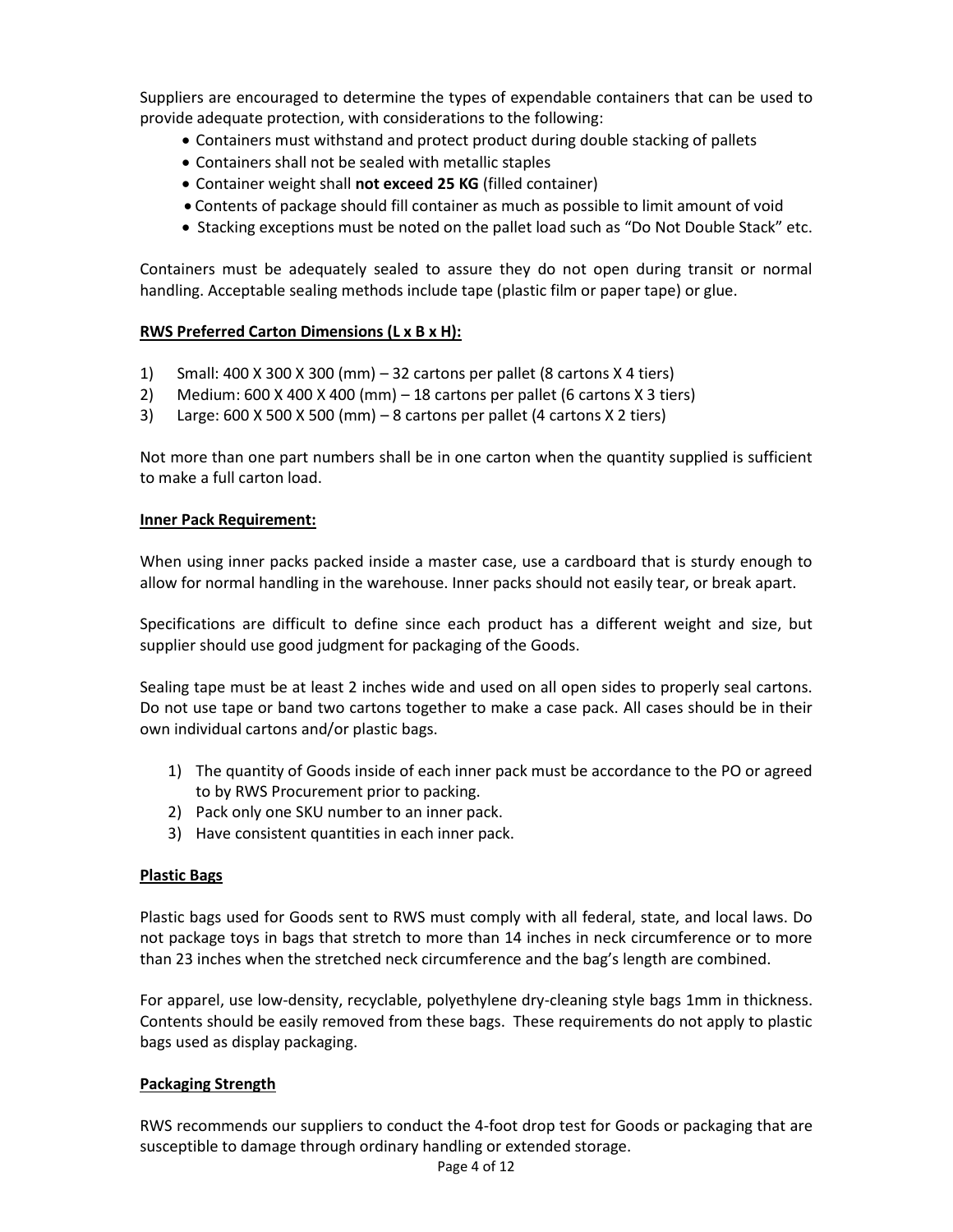The Goods and its packaging must be able to pass a 4-foot drop test onto a hard surface without product breaking.

Doing this test on the packaging ensures that the Goods will be able to withstand typical impacts during handling and shipping. A typical drop test consists of five drops:

- 1) flat on base
- 2) flat on top
- 3) flat on longest side
- 4) flat on shortest side
- 5) on a corner

If the packaging can safely withstand these tests, it has passed the 4-foot drop test and can be used to safely ship the products.

All Goods must be able to withstand a Full Minute Vigorous Shaking (FMVS) Test without any contents breaking.

## **Carton Labelling**

Vendors must identify every carton (especially for merchandises) with all of the following information. The carton label must be placed on both sides on the end of the carton. All individually labeled inner packs are to be put into master cartons.

## **Non-food & beverage**

- 1. Purchase Order number.
- 2. RWS's SKU Number
- 3. UPC code number, Style, Colour, Size as applicable.
- 4. Description of item as described on the Purchase Order.
- 5. Total number of Inner Packs and Units Per Inner Pack as applicable.
- 6. Carton Number and total cartons (Example: Carton 1 of 5).
- 7. No restriction on the size as long as the label is easily readable by human eyes. The label size is recommended not smaller than 9cm x 14cm.
- 8. "Fragile" or "Handle with Care" marks or labels must be shown outside the cartons for delicate goods, which must be easily seen for careful handling of cartons.

## **Food & Beverage**

- 1. Purchase Order number
- 2. RWS's SKU Number
- 3. Description of item
- 4. Manufacturer information (Name and address)
- 5. Net Weight
- 6. Gross Weight
- 7. Date of Manufacturing
- 8. Date of Expiry
- 9. Country of Origin
- 10. "Halal" logo must be shown outside the carton if applicable.
- 11. Food labelling information required by Agri-Food & Veterinary Authority of Singapore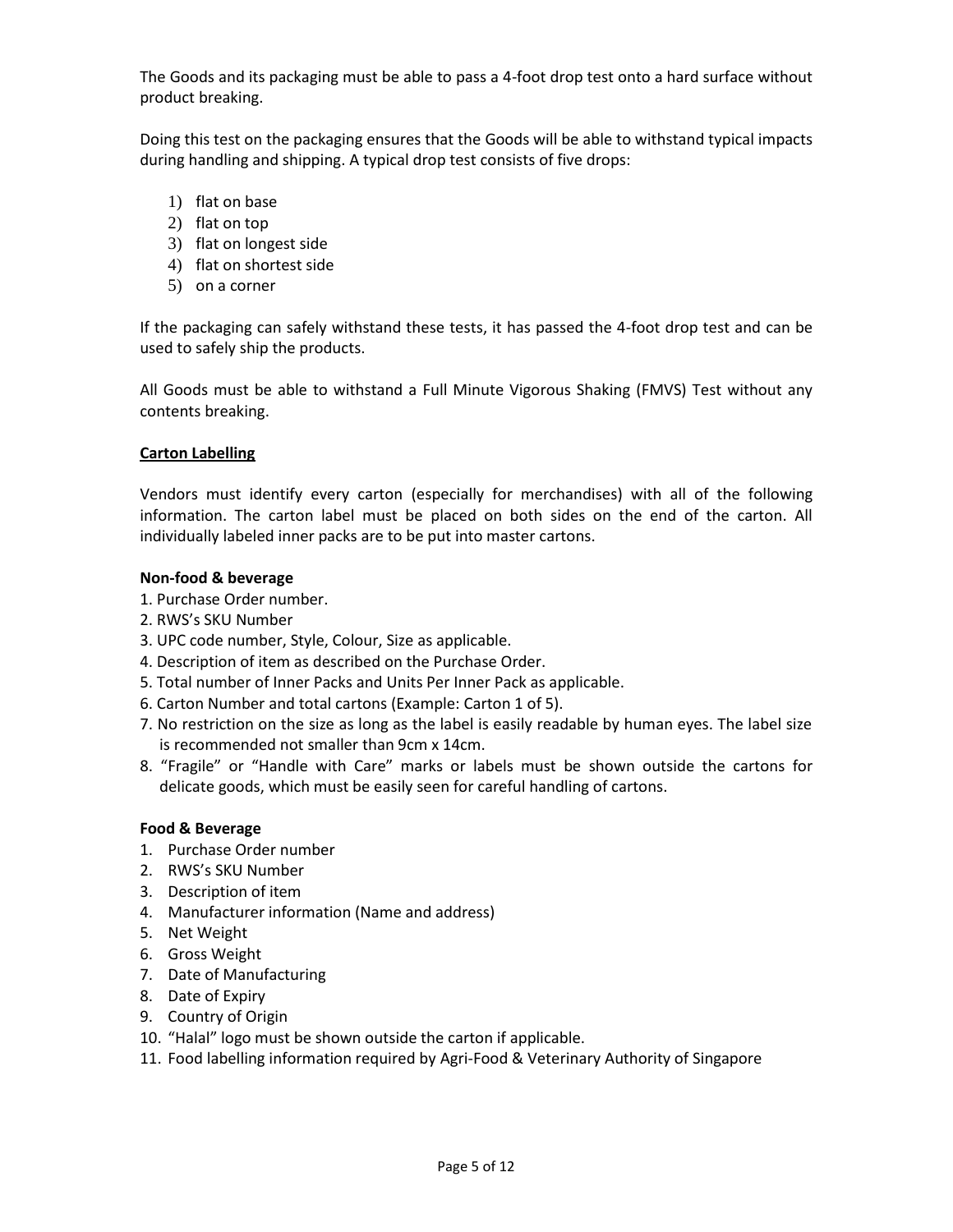A master carton should not arrive with mixed products inside. If mixing is necessary and approved by RWS, one master carton should not have a mixture of more than 10 different products because it will delay the receiving time and a non-compliance fee will be chargeable to supplier for the hourly receiving costs depending on complexity. Any carton of 2 or more mixed individual products should include a packing list for that specific carton. A prominent label of "Mixed Carton" should be applied on the top and side of the carton.

## **Master Carton Label for Non-Food & Beverage Sample:**

#### **FRONT MARK**

#### **SIDE MARK**

Resorts World at Sentosa Pte Ltd

**RWS Item No:** Description: Quantity: Carton No.: #1 of 100

| <b>Resorts World at Sentosa Pte Ltd</b> |                   |  |
|-----------------------------------------|-------------------|--|
| RWS Item No.                            |                   |  |
| Description                             |                   |  |
| Color                                   |                   |  |
| <b>Size</b>                             |                   |  |
| PO No.                                  |                   |  |
| Quantity                                | 1 pcs/inner       |  |
|                                         | 24 pcs/outer      |  |
| N.W.                                    | 9.0 kgs           |  |
| G.W.                                    | 12.7 kgs          |  |
| <b>Measurement</b>                      | 71 X 65 X 41.5 cm |  |

#### **Inner Pack Labelling**

Vendors who ship items in inner packs are required to adhere to the following guidelines:

All inner packs require the following labeled information:

- a. The quantity of products in each inner pack
- b. The font size used on the item description must be readable from a distance of 0.5 meter
- c. RWS SKU number

#### **Inner Pack Label Sample:**

#### **Resorts World at Sentosa Pte Ltd**

| <b>RWS Item No.</b> |  |
|---------------------|--|
| <b>Description</b>  |  |
| Quantity            |  |

#### **Pallet Requirements**

All pallets shall be constructed of wood unless approved by RWS. Pallets must have minimum strength to withstand normal material handling and distribution. All pallets must be in excellent condition. Pallets must have strength to support the stacked load.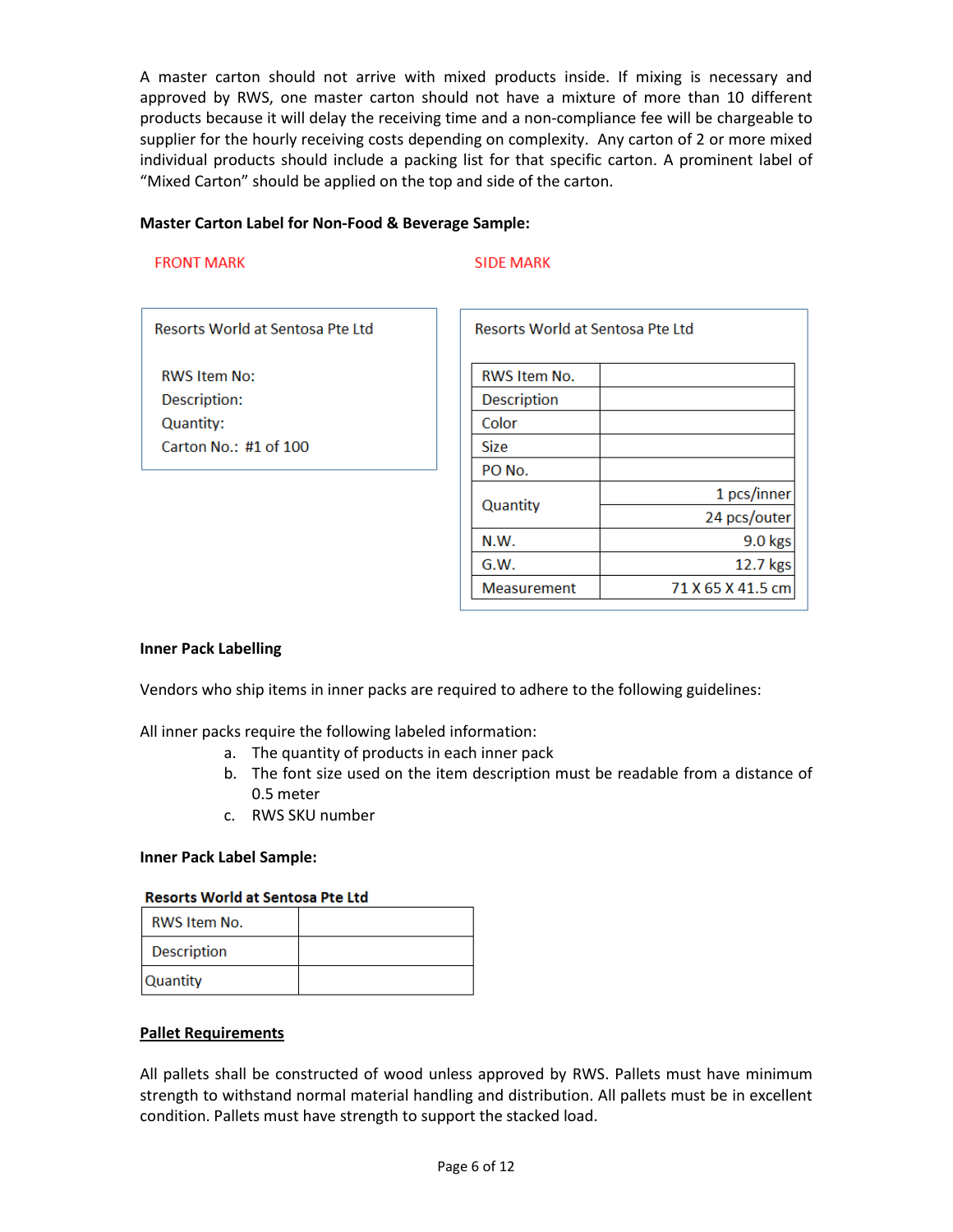All pallets must have 4-way entry.

Pallets received from overseas shall be made from treated wood and free from pests.

Acceptable Pallet Dimensions:

- 1200mm X 1000mm X 100mm (preferred)
- 1219.2mm X 1143mm X 127mm

Note: Suppliers must design a pallet to accommodate a part whose size exceeds the acceptable pallet footprint.

Pallets shall not exceed a **maximum height of 1.2m** with a stacked load, including the height of the pallet itself. This is to ensure maximum space utilization inside trailer or sea container.

A fully loaded pallet must weigh **less than 500 KG**.

## **Container / Load Securement**

All pallets shall have its load banded with plastic (polyester) strapping. Use of metallic strapping is prohibited due to safety hazards, unless approved by RWS on an exceptional basis. A minimum of 2 vertical straps lengthwise and 2 vertical straps widthwise must be applied to secure the load to the pallet.

Stretch wrapping should be used to prevent shifting of the load during transit. Stretch wrapping shall not be used as an only means to secure a load. A minimum of three layers is required for application. The stretch wrap must be secured to 3" below the deck boards of the pallet. Stretch wrap must be clear enough to allow scanning of label bar codes, if any.

Corner-boards should be used when necessary or required to provide additional protection.

#### **Special Packaging**

Airfreight and other special shipments may require reinforced packaging protection due to potentially rougher handling.

Liquefied goods should be placed upright, with proper labelling of "KEEP UPRIGHT" at all 4 sides of the load.

Artwork – Masking tape should be applied in a crisscross pattern on the glass surface to prevent glass from splintering.

Photos or Poster board – Flat items should be taped on a rigid material like plywood, plastic, or layers of fiberboard padding. Alternatively, printed materials should be placed between pieces of corrugated pad with both pads taped well together.

Printed Matter – Printed materials should be bundled together to prevent shifting. There should be sufficient cushioning done before packing them into a double-walled corrugated box.

Rolled Goods – Rolled goods should be tightly wrapped using several layers of heavy-duty plastic film or Kraft paper, wrapped with plastic packing tape. The address label should then be wrapped completely around the object.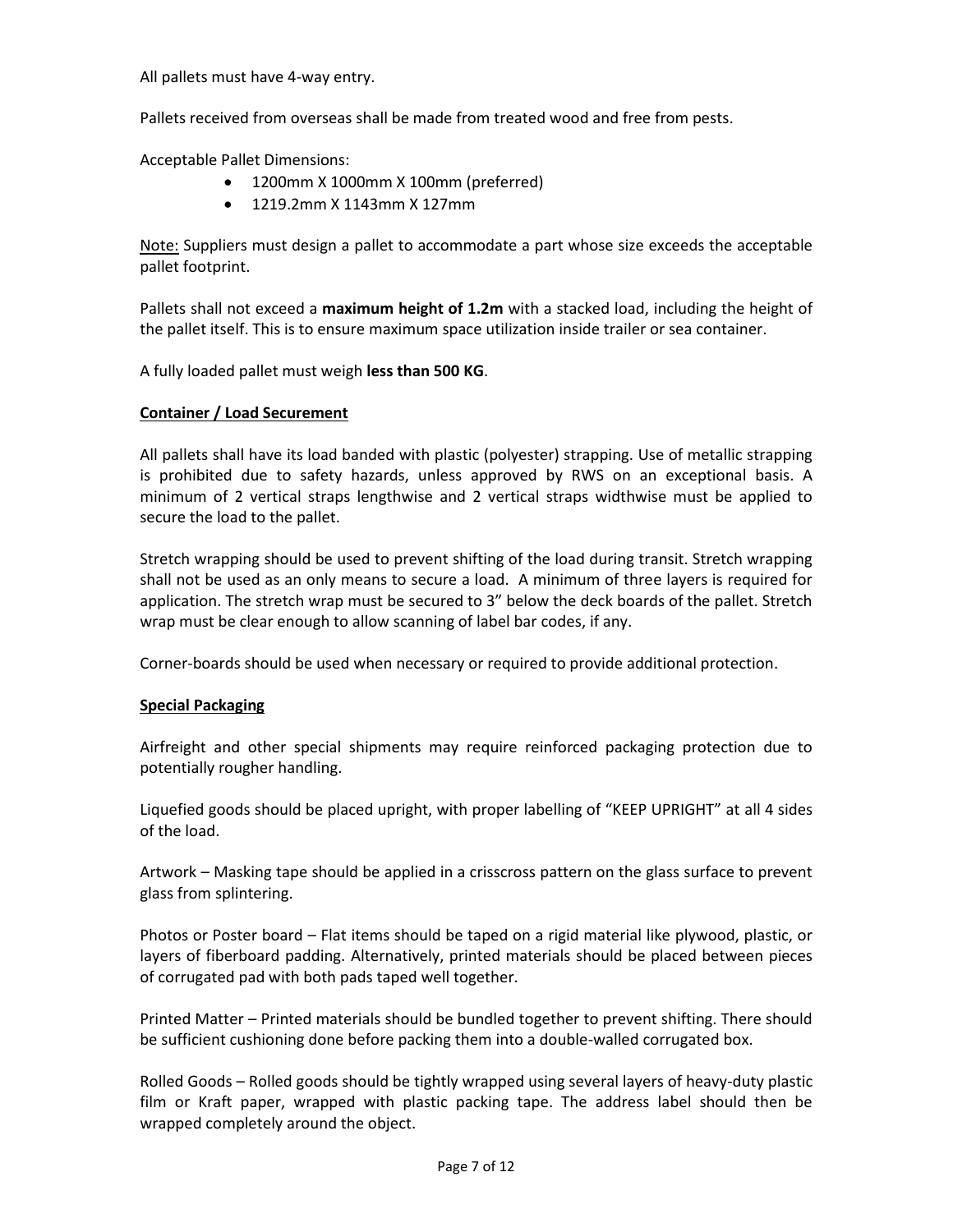Supplier is to propose to RWS if silica gel pack is required for the product if they are sensitive to moisture.

# **4.0 Palletization**

Containers must be palletized, unless otherwise advised, when shipping in a shipping container.

Not more than one part numbers shall be on one pallet when the quantity supplied is sufficient to make a full pallet load.

Containers must be oriented to fully utilize the length and width of the pallet. To ensure vertical strength of containers, containers must not overhang side of the pallet which reduces carton's strength by up to 32%.

Brick stacking and pyramid stacking are prohibited. Cartons are to be aligned in columns and not in an interlocked pattern. Interlocking cartons decreases compression strength by up to 50%.

Partial loads should be shipped with the void in the middle of the pallet.





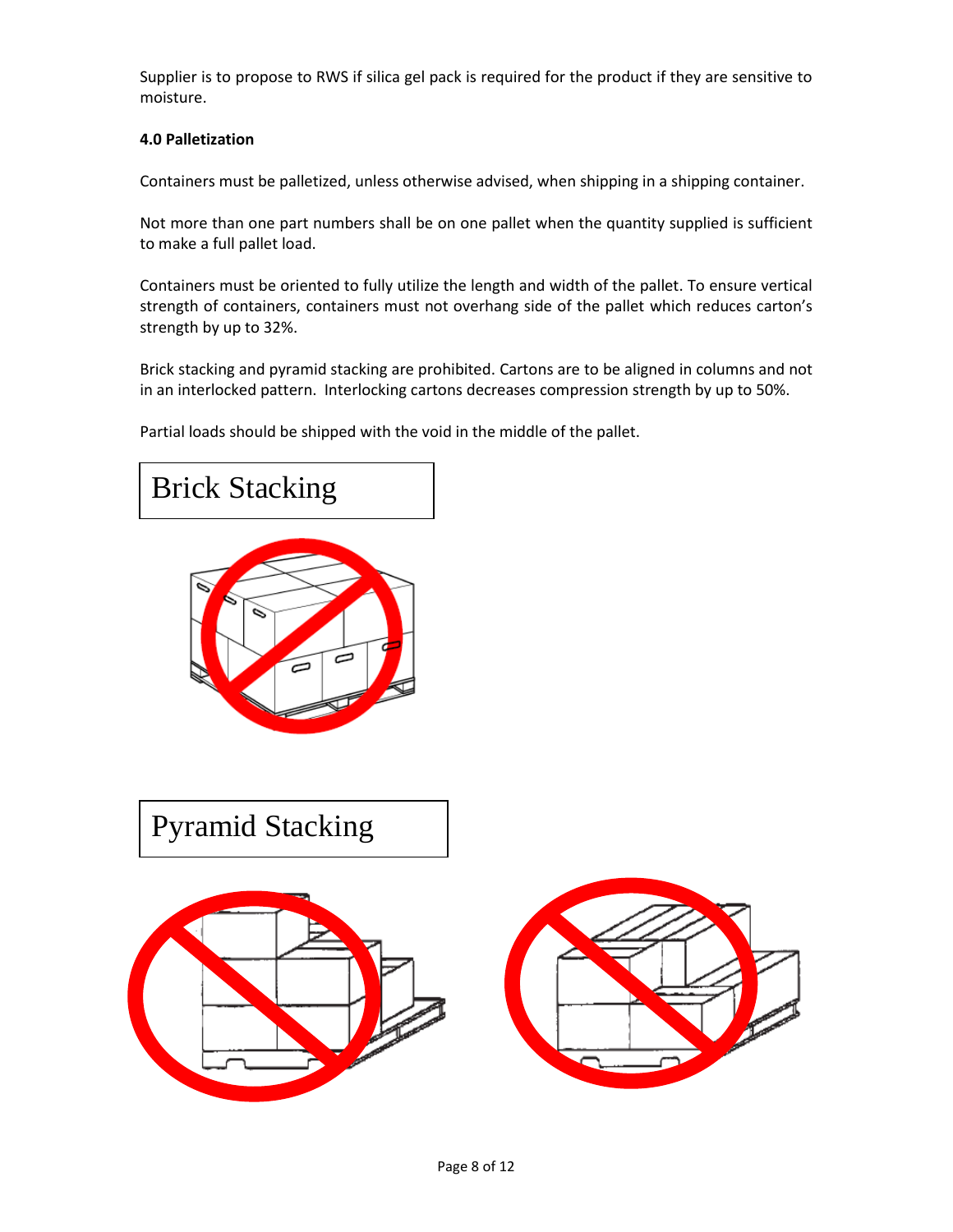

## **Mixed Loads**

Mixed loads should be used only when shipped quantities prevent full pallet loads for single part number.

All merchandise on any single Purchase Order is to be sent in ONE shipment unless otherwise authorized by RWS. Supplier will be charged for any additional transportation costs, including a handling fee, if any single Purchase Order is broken into multiple shipments.

Multiple Purchase Orders may be consolidated onto a single load. A "Mixed Load" label must be applied to each pallet containing a mixed load.

Similar part numbers must be grouped together to allow for ease of identification.

When shipping mixed loads heavier containers must not be placed on top of lighter weight containers. The weight of the load must be balanced on the pallet while keeping similar parts together.

If the top layer of the load is unleveled, a "DO NOT STACK" label shall be posted on all 4 sides of the load. Suppliers are to inform forwarding agent as well as RWS Buyer on the no-stacking instruction during shipment booking.

#### **5.0 Shipping Documents**

Suppliers must supply a packing slip and invoice for each shipment of Goods to RWS. The packing slips must include at minimum the following information:

- 1. Ship from
- 2. Ship to
- 3. RWS Purchase Order Number
- 4. RWS's SKU Number
- 5. Item description
- 6. Quantity shipped per SKU
- 7. Cartons per SKU
- 8. Total Cartons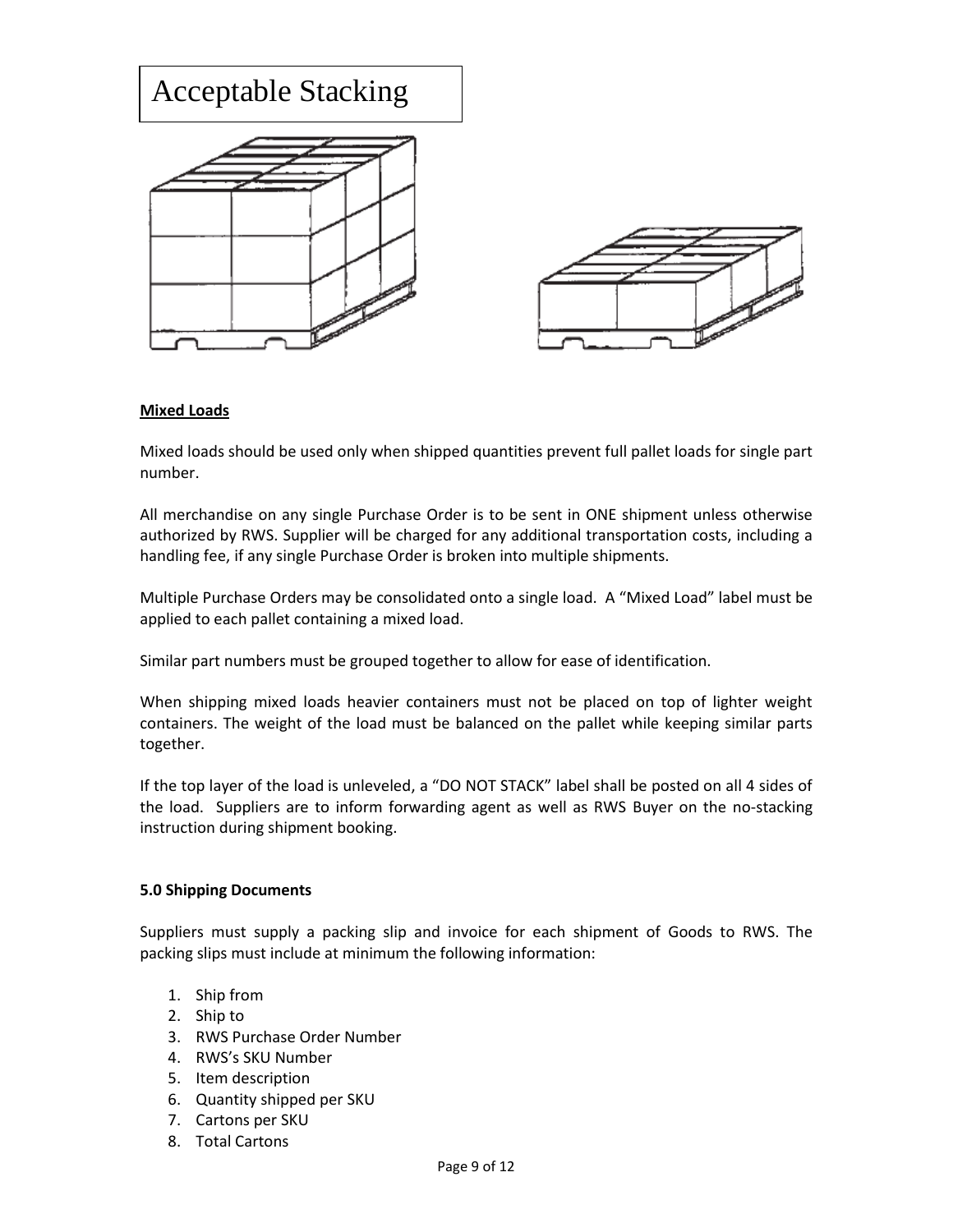- 9. Total Nett Weight and Gross Weight
- 10. Dimension/Volume of the shipment
- 11. UPC Code
- 12. HS Code (Compulsory for New Products and Special Commodity)
- 13. Country of Origin (COO)

Note: RWS Purchase Order Number must be clearly marked on packing list.

Any Goods with packing slips missing any information will be quarantined until Procurement Buyer contact the Supplier to a get a corrected packing list.

Additional charges, claims, or loss incurred as a result of deviation from the specified route, routing instructions, non-compliance with other shipping instructions, improper description of the shipment in shipping documents or other deviations from the instructions in the Purchase Order shall be assumed by Supplier.

A invoice must accompany each delivery and include the following information:

- 1. Ship from
- 2. Ship to
- 3. RWS Purchase Order Number
- 4. Unique Invoice number
- 5. RWS's SKU Number
- 6. Item description
- 7. Quantity shipped per SKU
- 8. Currency

Note: RWS Purchase Order Number must be clearly marked on invoice.

Please send packing list, commercial invoice and any required freight documents, including documents required by both origin and destination Custom Authorities such as import/export permits and Dangerous Goods Declaration, to RWS Procurement Buyer 5 working days in advance for general cargo and 7 working days for special commodity before shipment.

# **Shipping Label Requirement**

To protect all goods from poor handling or theft and pilferage, and to correctly label the type of hazardous materials and dangerous goods, vendors may consider using these International ISO Handling Markings (but not limited to):

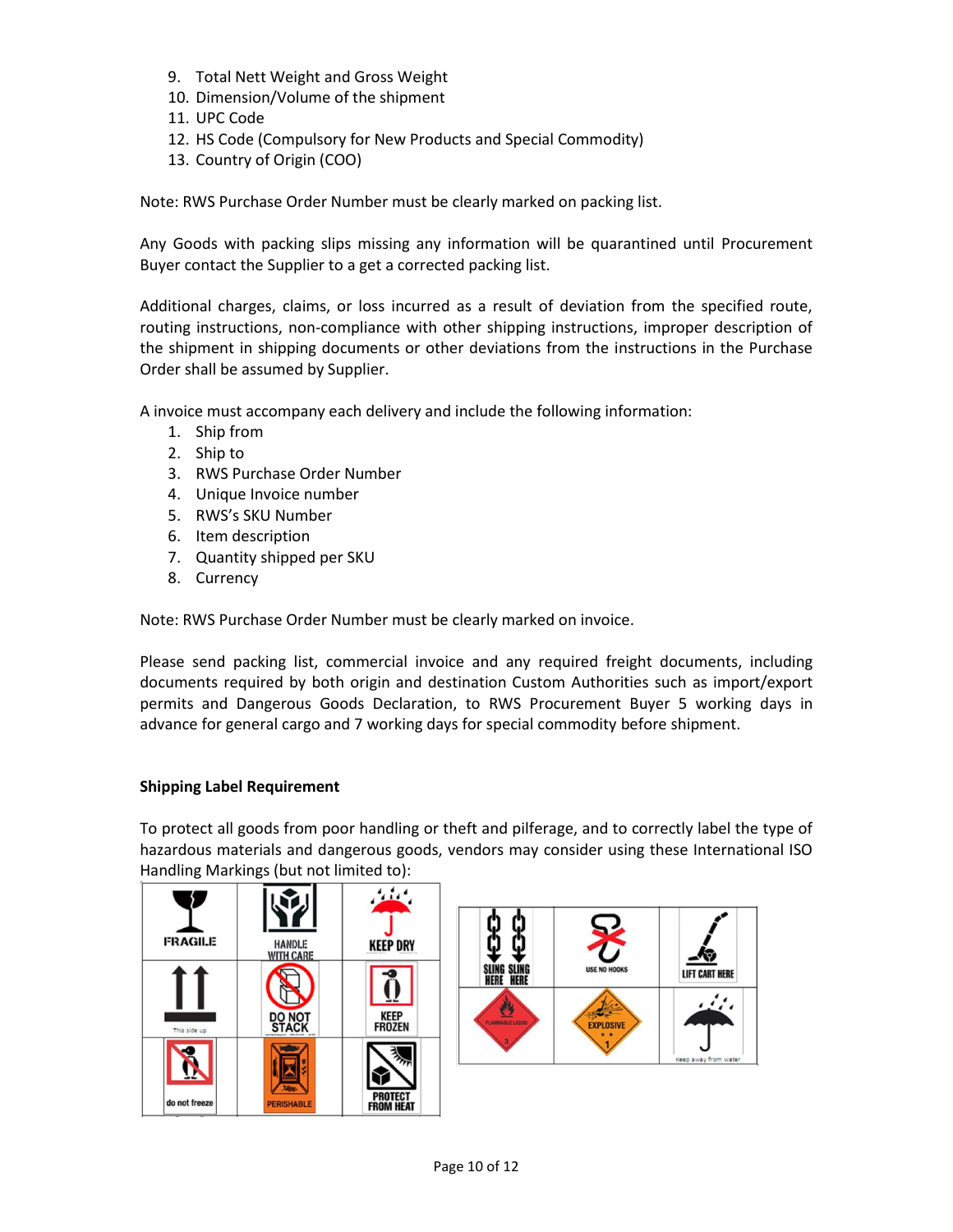## **6.0 Hazardous Materials / Dangerous Goods**

Transportation of Dangerous Goods is a risk when they are not correctly packed or handled. If the goods are hidden, declared incorrectly, left completely undeclared, packed or labeled incorrectly, health and safety is compromised. There are nine classes of dangerous goods, plus a few sub-classes. The class the shipment falls under will affect how it should be packed, labeled and transported.

The Supplier is responsible for assuring shipment of hazardous materials are in compliance with all government regulations or any other relevant international, federal, state, provincial or local requirement.

The Supplier is responsible for informing RWS of any packaging that contains materials that may render the packaging "hazardous" as defined by the laws of the country or countries where the packaging is to be used. This information should be in the form of a notification to the Supplier's purchasing contact that includes the RWS Part Number and the hazardous constituent of concern that is incorporated in the packaging. Approval for the transfer of ownership to the shipping and receiving location of these hazardous packaging will require the approval of RWS safety committee personnel based on the availability of suitable, economical disposal.

The Supplier is required to provide "Material Safety Data Sheets" of the material or product, as well as Dangerous Goods Declaration for custom clearance, to RWS freight team, freight forwarder and RWS Safety Committee.

*Note:* 

*For queries with regards to the Environmental Code of Practice for the Packaging of Consumer Goods (ECOPP), please contact the SPA Secretariat a[t Singapore\\_Packaging\\_Agreement@nea.gov.sg.](mailto:Singapore_Packaging_Agreement@nea.gov.sg)*